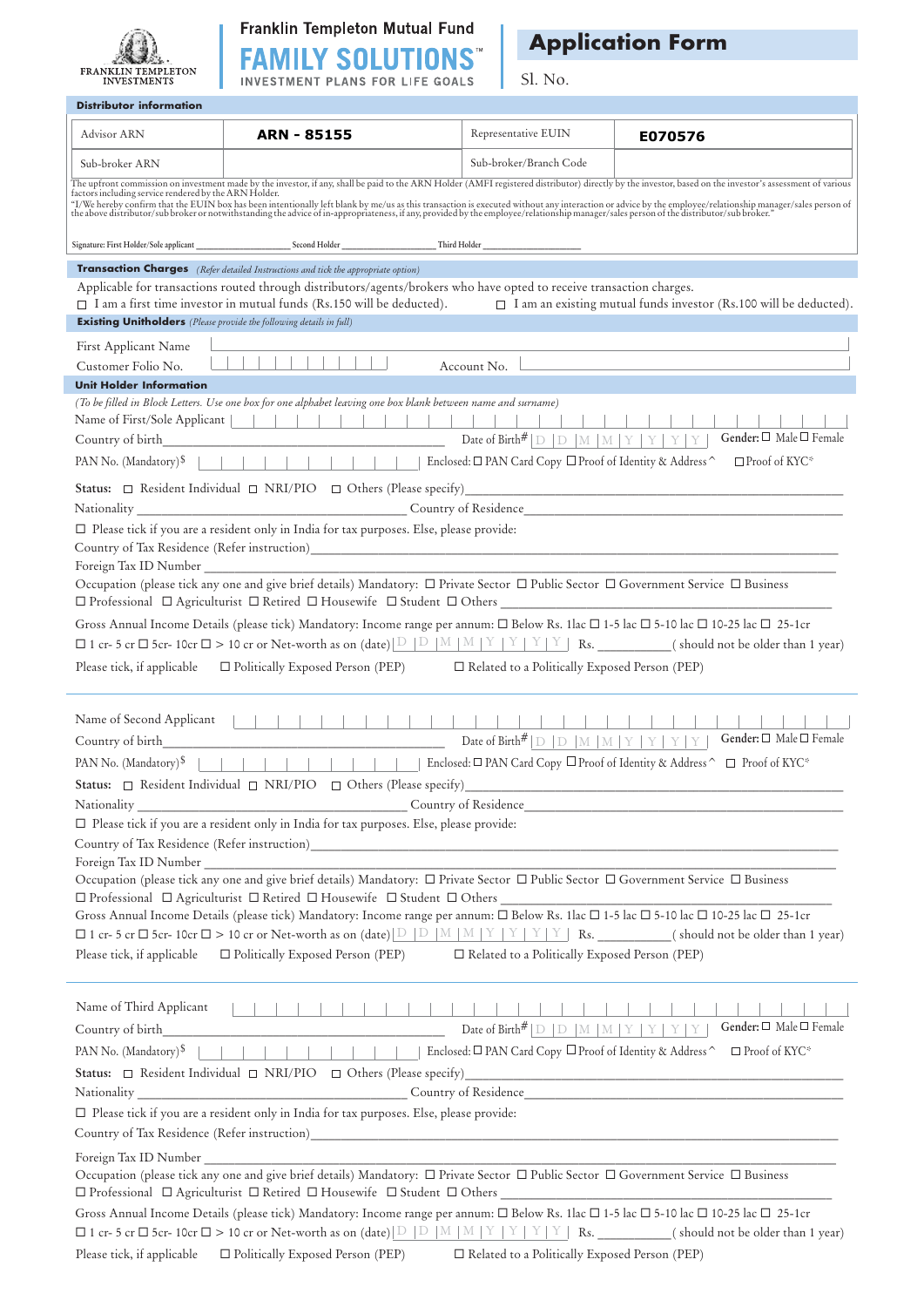|                                                                                                                                                                           | Name of Guardian                                                                                                                                                                                                             |                                                           |                                |                                           |                                   |                                           |                                   |  |  |  |  |
|---------------------------------------------------------------------------------------------------------------------------------------------------------------------------|------------------------------------------------------------------------------------------------------------------------------------------------------------------------------------------------------------------------------|-----------------------------------------------------------|--------------------------------|-------------------------------------------|-----------------------------------|-------------------------------------------|-----------------------------------|--|--|--|--|
| Gender: $\Box$ Male $\Box$ Female<br>Date of Birth <sup>#</sup> $\vert D \vert$ $\vert D \vert$ $\vert M \vert$ $\vert Y \vert$ $\vert Y \vert$<br>YY<br>Country of birth |                                                                                                                                                                                                                              |                                                           |                                |                                           |                                   |                                           |                                   |  |  |  |  |
|                                                                                                                                                                           | PAN No. (Mandatory) <sup>\$</sup>                                                                                                                                                                                            | Enclosed: □ PAN Card Copy □ Proof of Identity & Address ^ |                                |                                           |                                   |                                           | $\Box$ Proof of KYC*              |  |  |  |  |
|                                                                                                                                                                           | <b>Status:</b> $\Box$ Resident Individual $\Box$ NRI/PIO $\Box$ Others (Please specify)                                                                                                                                      |                                                           |                                |                                           |                                   |                                           |                                   |  |  |  |  |
|                                                                                                                                                                           |                                                                                                                                                                                                                              |                                                           |                                |                                           |                                   |                                           |                                   |  |  |  |  |
|                                                                                                                                                                           | □ Please tick if you are a resident only in India for tax purposes. Else, please provide:                                                                                                                                    |                                                           |                                |                                           |                                   |                                           |                                   |  |  |  |  |
|                                                                                                                                                                           |                                                                                                                                                                                                                              |                                                           |                                |                                           |                                   |                                           |                                   |  |  |  |  |
|                                                                                                                                                                           |                                                                                                                                                                                                                              |                                                           |                                |                                           |                                   |                                           |                                   |  |  |  |  |
| Foreign Tax ID Number                                                                                                                                                     |                                                                                                                                                                                                                              |                                                           |                                |                                           |                                   |                                           |                                   |  |  |  |  |
|                                                                                                                                                                           | Occupation (please tick any one and give brief details) Mandatory: □ Private Sector □ Public Sector □ Government Service □ Business                                                                                          |                                                           |                                |                                           |                                   |                                           |                                   |  |  |  |  |
|                                                                                                                                                                           |                                                                                                                                                                                                                              |                                                           |                                |                                           |                                   |                                           |                                   |  |  |  |  |
|                                                                                                                                                                           | Gross Annual Income Details (please tick) Mandatory: Income range per annum: □ Below Rs. 1lac □ 1-5 lac □ 5-10 lac □ 10-25 lac □ 25-1cr                                                                                      |                                                           |                                |                                           |                                   |                                           |                                   |  |  |  |  |
|                                                                                                                                                                           | Please tick, if applicable □ Politically Exposed Person (PEP) □ Related to a Politically Exposed Person (PEP)                                                                                                                |                                                           |                                |                                           |                                   |                                           |                                   |  |  |  |  |
|                                                                                                                                                                           | Relationship with Minor □ Father □ Mother □ Legal Guardian □ ____________________                                                                                                                                            |                                                           |                                |                                           |                                   | (Please specify relationship)             |                                   |  |  |  |  |
|                                                                                                                                                                           | <b>Mode of Operation</b>                                                                                                                                                                                                     |                                                           |                                |                                           |                                   |                                           |                                   |  |  |  |  |
|                                                                                                                                                                           |                                                                                                                                                                                                                              |                                                           |                                |                                           |                                   |                                           |                                   |  |  |  |  |
|                                                                                                                                                                           | $\Box$ Single $\Box$ Joint $\Box$ Either or Survivor(s)<br><b>Power of Attorney (POA) Details</b>                                                                                                                            |                                                           |                                |                                           |                                   |                                           |                                   |  |  |  |  |
|                                                                                                                                                                           | Name of POA Holder                                                                                                                                                                                                           |                                                           |                                |                                           | Date of Birth $ D D M M Y Y $     |                                           |                                   |  |  |  |  |
|                                                                                                                                                                           | Enclosed $\Box$ Proof of KYC* $\Box$ Proof of Identity & Address $\hat{ }$ $\Box$ PAN Card Copy PAN $\{$ Mandatory) $\Box$                                                                                                   |                                                           |                                |                                           |                                   |                                           |                                   |  |  |  |  |
|                                                                                                                                                                           | Status: □ Resident Individual □ NRI/PIO □ Others (Please specify)_________________________Gender: □ Male □ Female                                                                                                            |                                                           |                                |                                           |                                   |                                           |                                   |  |  |  |  |
|                                                                                                                                                                           | ^ Allowed only for investments through Micro investment route in lieu of KYC and PAN. *Please provide copy of the KYC acknowledgement issued by KRA (Mandatory for all Investors (including Sikkim Resident) irrespective of |                                                           |                                |                                           |                                   |                                           |                                   |  |  |  |  |
|                                                                                                                                                                           |                                                                                                                                                                                                                              |                                                           |                                |                                           |                                   |                                           |                                   |  |  |  |  |
|                                                                                                                                                                           | I/We would like to invest in the following schemes to meet my/our life goals<br>Please read Product labeling details available on cover page and instructions before filling this Form.                                      |                                                           |                                |                                           |                                   |                                           |                                   |  |  |  |  |
|                                                                                                                                                                           | Please fill the details of the goal(s), scheme name(s) and investment amount below                                                                                                                                           |                                                           |                                |                                           |                                   |                                           |                                   |  |  |  |  |
|                                                                                                                                                                           | Goal                                                                                                                                                                                                                         |                                                           | Retirement                     | Child's Future 1                          | Wealth Builder 1                  | Child's Future 2                          | Wealth Builder 2                  |  |  |  |  |
|                                                                                                                                                                           | <b>Additional Details</b>                                                                                                                                                                                                    |                                                           |                                | e.g. Deepa's Marriage                     | e.g. Home/Car                     | e.g. Sania's Education                    | e.g. Vacation                     |  |  |  |  |
|                                                                                                                                                                           | Fund / Scheme Name                                                                                                                                                                                                           | Plan/Options                                              | Amount in Rs.                  | Amount in Rs.                             | Amount in Rs.                     | Amount in Rs.                             | Amount in Rs.                     |  |  |  |  |
|                                                                                                                                                                           | 1)                                                                                                                                                                                                                           |                                                           | Amount in Rs.                  | Amount in Rs.                             | Amount in Rs.                     | Amount in Rs.                             | Amount in Rs.                     |  |  |  |  |
|                                                                                                                                                                           | 2)<br>3)                                                                                                                                                                                                                     |                                                           | Amount in Rs.                  | Amount in Rs.                             | Amount in Rs.                     | Amount in Rs.                             | Amount in Rs.                     |  |  |  |  |
|                                                                                                                                                                           | 4)                                                                                                                                                                                                                           |                                                           | Amount in Rs.<br>Amount in Rs. | Amount in Rs.<br>Amount in Rs.            | Amount in Rs.<br>Amount in Rs.    | Amount in Rs.<br>Amount in Rs.            | Amount in Rs.<br>Amount in Rs.    |  |  |  |  |
|                                                                                                                                                                           | 5)                                                                                                                                                                                                                           |                                                           | Amount in Rs.                  | Amount in Rs.                             | Amount in Rs.                     | Amount in Rs.                             | Amount in Rs.                     |  |  |  |  |
| estment                                                                                                                                                                   | 6)                                                                                                                                                                                                                           |                                                           | Amount in Rs.                  | Amount in Rs.                             | Amount in Rs.                     | Amount in Rs.                             | Amount in Rs.                     |  |  |  |  |
|                                                                                                                                                                           | $\prime$ )                                                                                                                                                                                                                   |                                                           | Amount in Rs.                  | Amount in Rs.                             | Amount in Rs.                     | Amount in Rs.                             | Amount in Rs.                     |  |  |  |  |
|                                                                                                                                                                           | 8)                                                                                                                                                                                                                           |                                                           | Amount in Rs.                  | Amount in Rs.                             | Amount in Rs.                     | Amount in Rs                              | Amount in Rs.                     |  |  |  |  |
| Regular Inv                                                                                                                                                               | 9)                                                                                                                                                                                                                           |                                                           | Amount in Rs.                  | Amount in Rs.                             | Amount in Rs.                     | Amount in Rs                              | Amount in Rs                      |  |  |  |  |
|                                                                                                                                                                           | 10)                                                                                                                                                                                                                          |                                                           | Amount in Rs.                  | Amount in Rs.                             | Amount in Rs.                     | Amount in Rs                              | Amount in Rs                      |  |  |  |  |
|                                                                                                                                                                           | 11)<br>12)                                                                                                                                                                                                                   |                                                           | Amount in Rs.                  | Amount in Rs.                             | Amount in Rs.                     | Amount in Rs                              | Amount in Rs                      |  |  |  |  |
|                                                                                                                                                                           | Total Regular Investment per Goal                                                                                                                                                                                            |                                                           | Amount in Rs.                  | Amount in Rs.                             | Amount in Rs.                     | Amount in Rs.                             | Amount in Rs                      |  |  |  |  |
|                                                                                                                                                                           | Total Regular Investment in all Goals                                                                                                                                                                                        |                                                           |                                | (in figures)                              |                                   |                                           |                                   |  |  |  |  |
|                                                                                                                                                                           |                                                                                                                                                                                                                              |                                                           |                                |                                           |                                   |                                           |                                   |  |  |  |  |
|                                                                                                                                                                           | Goal<br><b>Additional Details</b>                                                                                                                                                                                            |                                                           | Retirement                     | Child's Future 1<br>e.g. Deepa's Marriage | Wealth Builder 1<br>e.g. Home/Car | Child's Future 2<br>.g. Sania's Educatio: | Wealth Builder 2<br>e.g. Vacation |  |  |  |  |
|                                                                                                                                                                           | Fund / Scheme Name                                                                                                                                                                                                           | Plan/Options                                              | SIP Amount Rs.                 | SIP Amount Rs.                            | SIP Amount Rs.                    | SIP Amount Rs.                            | SIP Amount Rs.                    |  |  |  |  |
|                                                                                                                                                                           | 1)                                                                                                                                                                                                                           |                                                           | (per installment)              | (per installment)                         | (per installment)                 | (per installment)                         | (per installment)                 |  |  |  |  |
|                                                                                                                                                                           | 2)                                                                                                                                                                                                                           |                                                           | Amount in Rs.<br>Amount in Rs. | Amount in Rs.<br>Amount in Rs.            | Amount in Rs.<br>Amount in Rs.    | Amount in Rs.<br>Amount in Rs.            | Amount in Rs.<br>Amount in Rs.    |  |  |  |  |
| SIP Investment                                                                                                                                                            | 3)                                                                                                                                                                                                                           |                                                           | Amount in Rs.                  | Amount in Rs.                             | Amount in Rs.                     | Amount in Rs                              | Amount in Rs.                     |  |  |  |  |
|                                                                                                                                                                           | 4)                                                                                                                                                                                                                           |                                                           | Amount in Rs.                  | Amount in Rs.                             | Amount in Rs.                     | Amount in Rs.                             | Amount in Rs                      |  |  |  |  |
|                                                                                                                                                                           | 5)                                                                                                                                                                                                                           |                                                           | Amount in Rs.                  | Amount in Rs.                             | Amount in Rs.                     | Amount in Rs                              | Amount in Rs                      |  |  |  |  |
|                                                                                                                                                                           | 6)                                                                                                                                                                                                                           |                                                           | Amount in Rs.                  | Amount in Rs.                             | Amount in Rs.                     | Amount in Rs.                             | Amount in Rs.                     |  |  |  |  |
|                                                                                                                                                                           | 7)                                                                                                                                                                                                                           |                                                           | Amount in Rs.                  | Amount in Rs.                             | Amount in Rs.                     | Amount in Rs.                             | Amount in Rs.                     |  |  |  |  |
|                                                                                                                                                                           | 8)                                                                                                                                                                                                                           |                                                           | Amount in Rs.                  | Amount in Rs.                             | Amount in Rs.                     | Amount in Rs                              | Amount in Rs.                     |  |  |  |  |
|                                                                                                                                                                           | 9)                                                                                                                                                                                                                           |                                                           | Amount in Rs.                  | Amount in Rs.                             | Amount in Rs.                     | Amount in Rs                              | Amount in Rs                      |  |  |  |  |
|                                                                                                                                                                           | 10)<br>11)                                                                                                                                                                                                                   |                                                           | Amount in Rs.                  | Amount in Rs.                             | Amount in Rs.                     | Amount in Rs                              | Amount in Rs.                     |  |  |  |  |
|                                                                                                                                                                           | 12)                                                                                                                                                                                                                          |                                                           | Amount in Rs.<br>Amount in Rs. | Amount in Rs.<br>Amount in Rs.            | Amount in Rs.<br>Amount in Rs.    | Amount in Rs.<br>Amount in Rs             | Amount in Rs.<br>Amount in Rs     |  |  |  |  |
|                                                                                                                                                                           | Total SIP Investment per Installment per Goal                                                                                                                                                                                |                                                           |                                |                                           |                                   |                                           |                                   |  |  |  |  |
|                                                                                                                                                                           | Total SIP Investment per Installment in all Goals                                                                                                                                                                            |                                                           |                                | (in figures)                              |                                   |                                           |                                   |  |  |  |  |
|                                                                                                                                                                           | Amount Invested<br>(DD Charges) __<br>Net Amount_                                                                                                                                                                            |                                                           |                                |                                           |                                   |                                           |                                   |  |  |  |  |
|                                                                                                                                                                           |                                                                                                                                                                                                                              |                                                           |                                |                                           |                                   |                                           |                                   |  |  |  |  |

Branch **Payment Details** Cheque/DD No. Bank

Bank A/C No.

Please register my Pay-in bank details also as one of the banks in my/our account/folio based on the payment instrument attached. Please refer the instruction for supporting document required for registering Bank Mandate. (Please tick  $\Box$ ) I / We do not wish to register this bank as additional bank in my/our account details.

## **Instructions:**

1. For SIP investments with: (i) Current date - Please provide Single Cheque (for the first installment) with SIP ECS form. (ii) Future date - Please fill the SIP (ECS/Direct Debit) Mandate in 1000 with the completed SIP (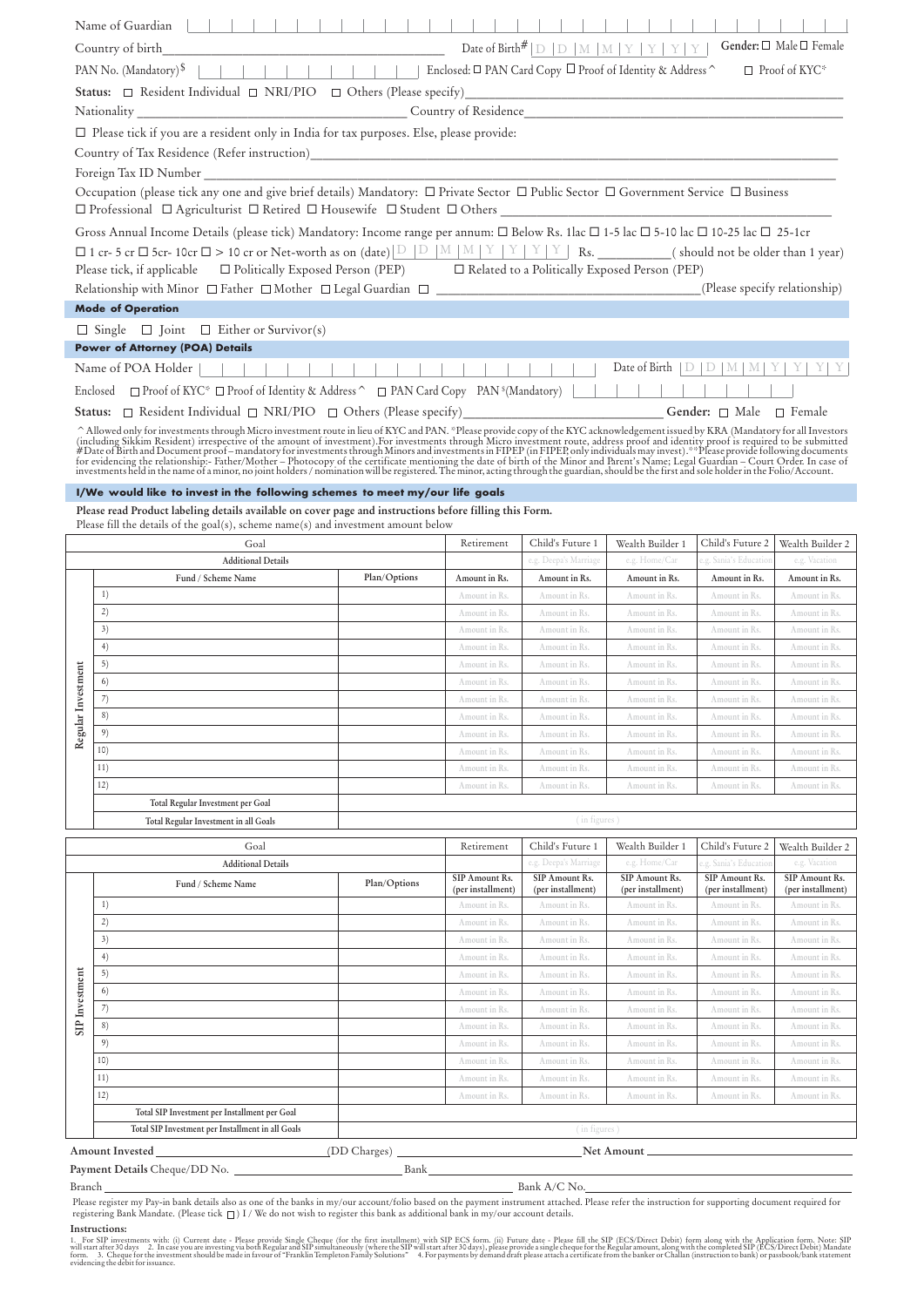| <b>Address</b> (Mandatory if you have not completed your KYC process via CVL, else the address of the 1st Holder as registered with CVL will be automatically updated in our records)                                                                                                                                                                                                                                                                       |                                                                                                                                                                                                                                                                                                                                                                                                                                                |  |  |  |
|-------------------------------------------------------------------------------------------------------------------------------------------------------------------------------------------------------------------------------------------------------------------------------------------------------------------------------------------------------------------------------------------------------------------------------------------------------------|------------------------------------------------------------------------------------------------------------------------------------------------------------------------------------------------------------------------------------------------------------------------------------------------------------------------------------------------------------------------------------------------------------------------------------------------|--|--|--|
|                                                                                                                                                                                                                                                                                                                                                                                                                                                             |                                                                                                                                                                                                                                                                                                                                                                                                                                                |  |  |  |
|                                                                                                                                                                                                                                                                                                                                                                                                                                                             |                                                                                                                                                                                                                                                                                                                                                                                                                                                |  |  |  |
| State<br>City                                                                                                                                                                                                                                                                                                                                                                                                                                               | Country<br>Pincode                                                                                                                                                                                                                                                                                                                                                                                                                             |  |  |  |
| Overseas Address for NRIs/PIOs                                                                                                                                                                                                                                                                                                                                                                                                                              |                                                                                                                                                                                                                                                                                                                                                                                                                                                |  |  |  |
|                                                                                                                                                                                                                                                                                                                                                                                                                                                             |                                                                                                                                                                                                                                                                                                                                                                                                                                                |  |  |  |
| City<br>State                                                                                                                                                                                                                                                                                                                                                                                                                                               | Pin/Zip<br>Country                                                                                                                                                                                                                                                                                                                                                                                                                             |  |  |  |
| <b>Contact Details</b> (Please provide your contact details even if you have already submitted your KYC acknowledgement)                                                                                                                                                                                                                                                                                                                                    |                                                                                                                                                                                                                                                                                                                                                                                                                                                |  |  |  |
| <b>Contact Name</b>                                                                                                                                                                                                                                                                                                                                                                                                                                         |                                                                                                                                                                                                                                                                                                                                                                                                                                                |  |  |  |
| Tel<br>Office<br>STD Code<br>Email                                                                                                                                                                                                                                                                                                                                                                                                                          | Residence<br>Fax<br>Mobile                                                                                                                                                                                                                                                                                                                                                                                                                     |  |  |  |
| Franklin Templeton 'Easy' Services                                                                                                                                                                                                                                                                                                                                                                                                                          |                                                                                                                                                                                                                                                                                                                                                                                                                                                |  |  |  |
| 1. Franklin Templeton Easy e-Update: Receive account statements, annual reports<br>and other information instantly by Email *                                                                                                                                                                                                                                                                                                                               | 3. Franklin Templeton Easy Call: Just call 1800 425 4255 or 6000 4255 to access<br>your account using TPIN<br>$\Box$ Yes, I would like to receive my TPIN                                                                                                                                                                                                                                                                                      |  |  |  |
| Email Address:                                                                                                                                                                                                                                                                                                                                                                                                                                              | 4. Franklin Templeton Easy Mobile: Get instant SMS alerts to confirm your<br>transactions <sup>*</sup>                                                                                                                                                                                                                                                                                                                                         |  |  |  |
| $\Box$ I / We wish to receive the above by email                                                                                                                                                                                                                                                                                                                                                                                                            | Mobile Number                                                                                                                                                                                                                                                                                                                                                                                                                                  |  |  |  |
| $\Box$ I / We do not wish to receive the above by email                                                                                                                                                                                                                                                                                                                                                                                                     | I/We wish to register for SMS updates on my/our mobile phone. $\square$ Yes $\square$ No                                                                                                                                                                                                                                                                                                                                                       |  |  |  |
| * Note: Where the investor has not opted for any option or has opted for both options,<br>2. Franklin Templeton Easy Web: Access your account and transact online.<br>Register online for Easy web by visiting our website<br>the application will be processed as per the default option, i.e., receive the account<br>www.franklintempletonindia.com<br>statement, annual report and other correspondence by E-mail and receive SMS updates<br>on mobile. |                                                                                                                                                                                                                                                                                                                                                                                                                                                |  |  |  |
| Bank Details (Mandatory - For new investors) - For payment through electronic mode, please attach a cancelled cheque leaf or a copy of the cheque.                                                                                                                                                                                                                                                                                                          |                                                                                                                                                                                                                                                                                                                                                                                                                                                |  |  |  |
| <b>Bank Name</b>                                                                                                                                                                                                                                                                                                                                                                                                                                            |                                                                                                                                                                                                                                                                                                                                                                                                                                                |  |  |  |
| (Do not abbreviate)<br>Account No.                                                                                                                                                                                                                                                                                                                                                                                                                          | Branch/City                                                                                                                                                                                                                                                                                                                                                                                                                                    |  |  |  |
| Please provide the full account number                                                                                                                                                                                                                                                                                                                                                                                                                      |                                                                                                                                                                                                                                                                                                                                                                                                                                                |  |  |  |
| Branch                                                                                                                                                                                                                                                                                                                                                                                                                                                      |                                                                                                                                                                                                                                                                                                                                                                                                                                                |  |  |  |
| Address                                                                                                                                                                                                                                                                                                                                                                                                                                                     | Pin                                                                                                                                                                                                                                                                                                                                                                                                                                            |  |  |  |
|                                                                                                                                                                                                                                                                                                                                                                                                                                                             |                                                                                                                                                                                                                                                                                                                                                                                                                                                |  |  |  |
| Account type For Residents $\Box$ Savings $\Box$ Current   For Non-Residents $\Box$ NRO $\Box$ NRE                                                                                                                                                                                                                                                                                                                                                          | $\Box$ Others                                                                                                                                                                                                                                                                                                                                                                                                                                  |  |  |  |
|                                                                                                                                                                                                                                                                                                                                                                                                                                                             | $\Box$ Repatriable $\Box$ Non-Repatriable                                                                                                                                                                                                                                                                                                                                                                                                      |  |  |  |
| *NEFT code<br>*RTGS code                                                                                                                                                                                                                                                                                                                                                                                                                                    | *MICR code                                                                                                                                                                                                                                                                                                                                                                                                                                     |  |  |  |
| *Note: For more details on RTGS/NEFT/MICR codes, please refer detailed instructions.                                                                                                                                                                                                                                                                                                                                                                        |                                                                                                                                                                                                                                                                                                                                                                                                                                                |  |  |  |
| Franklin Templeton cannot be held responsible for delays or errors in processing your request if the information provided is incomplete or inaccurate. [ Multiple Bank Registration Form provided.                                                                                                                                                                                                                                                          | Please provide a cancelled, signed cheque of the bank account you wish to register. The registered bank will be the default bank and all redemptions / dividends proceeds will be processed into default bank through<br>electronic payment facility. I/We DO NOT wish to avail Electronic Payment Facility (Please tick) []. Please verify and ensure the accuracy of the bank details provided above and as shown in your account statement. |  |  |  |

## *Third Party Payment Documents*

## **KYC Proof enclosed**(tick below as appropriate)

 $\Box$  Person making payment  $\Box$  Payment by Guardian  $\Box$  Payment by Parents/Grand-Parents/related persons (other than Guardian) on behalf of a Minor in consideration of natural love and affection or as gift  $\Box$  Custodian on behalf of an FII or a Client  $\Box$  Payment by Employer on behalf of Employee - under Payroll deductions Declaration - Attached Declaration from Beneficiary Declaration from Third Party (Custodian, Employer, Guardian or Parents/Grand-Parents/related persons (other than Guardian) on behalf of a minor in consideration of natural love and affection or as gift).

DD against Cash (Please attach): □ Banker Certificate

DD against Debit Bank (Please attach):  $\Box$  Banker Certificate or  $\Box$  A copy of the passbook/bank statement evidencing the debit for issuance of a DD or  $\Box$  Challan

THIS PAGE IS INTENTIONALLY LEFT BLANK